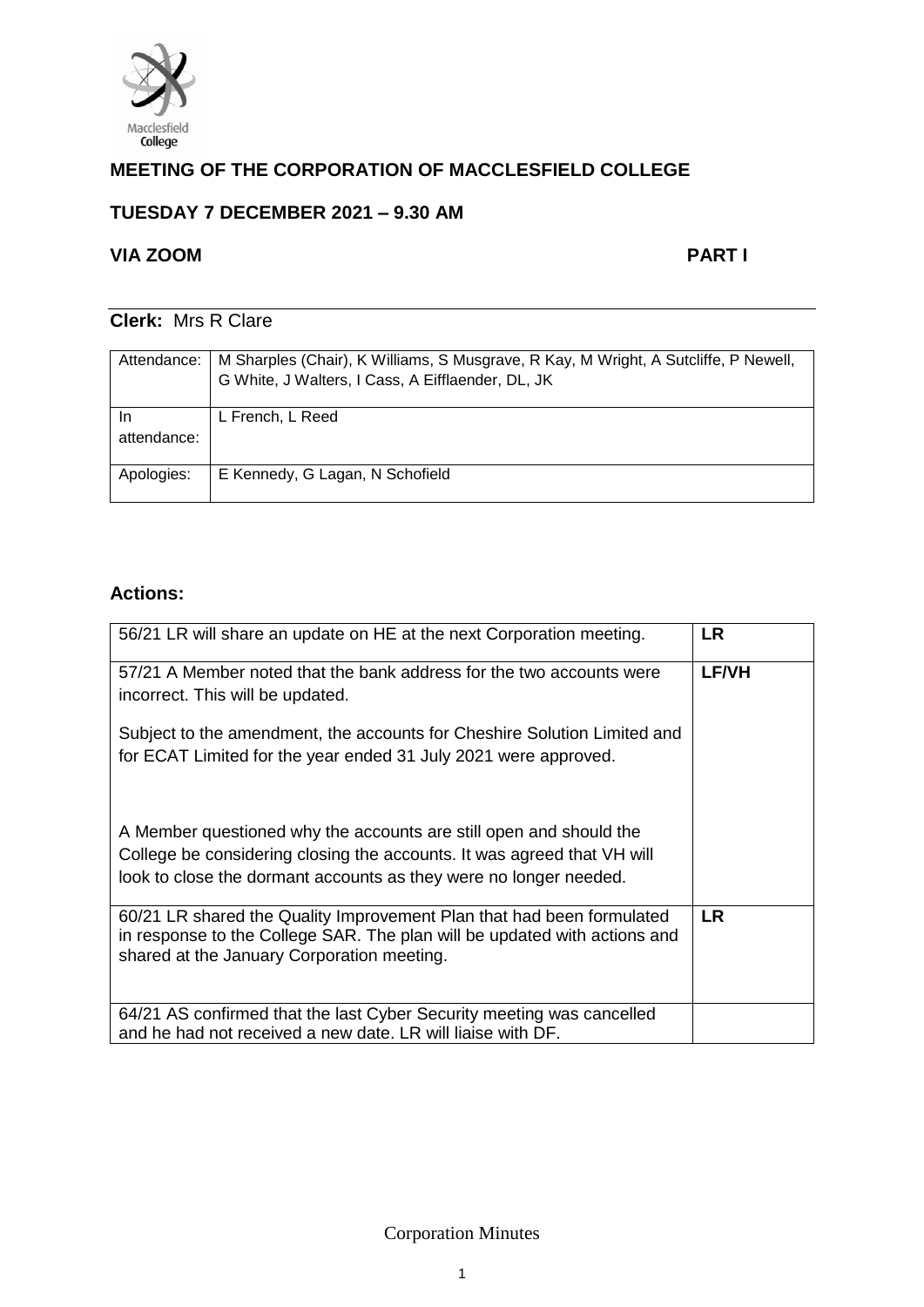**MINUTES**

## **Item Title**

#### 54/21 **Welcome and Apologies for Absence**

The Chair of the Corporation welcomed Members to the meeting.

Apologies for absence were received for E Kennedy.

MS informed Members that this would be LF's last meeting as Vice Principal Finance and Resources, prior to her retirement. VH was welcomed to the meeting as Director of Finance and Estates and replacement for LF. MS thanked LF for her hard work on behalf of the Corporation.

MS informed Members that PN would be leaving the Corporation at the end of his term of office and this would be his last meeting. MS thanked PN for his commitment to Macclesfield College and support during his term of office.

MS welcomed AE to her first meeting of the Corporation. MS welcomed AE skill set, particularly in relation to the local community and sustainability.

#### **i. To ratify the appointment of Student Members of the Corporation**

DL and JK were appointed as Student Members of the Corporation.

DL and JK were invited to the Corporation meeting. Introductions were made.

#### **ii. To ratify the appointment of JM**

Members ratified the appointment of JM. JM will be joining the Corporation and Audit Committee from January 2022.

#### 55/21 **Declaration of Members' Interest**

M Sharples declared an interest as his wife works for Cheshire East Council.

#### 56/21 **Minutes and matters arising from the previous minutes**

The minutes of the meeting held on 5 October 2021 were approved as an accurate record.

The Chair of the Corporation reviewed the matters arising:

A further meeting will be arranged with MS, RK, AS, and MG to review the finances surrounding the gym arrangements and progress on The Macclesfield Academy joining a MAT. *A meeting had been held with MS, RK, AS, MG and RC. A further update will be provided in January.* 

Governors discussed the curriculum overview and how this fitted into the overall strategy. The Principal explained that the updated Strategic Plan was shared at the Corporation Strategic Planning day, this incorporated the Teaching and Learning Strategic aims. This will be circulated at the next meeting. *The Strategic Aims were shared in advance of the meeting.* 

LR explained that the College has engaged with an external validator to review the HE offer and strategy. The outcome of this review will be shared with governors. *LR will share an update on HE at the next Corporation meeting.* 

#### • **Governance Impact report from visits that have taken place**

RC shared an updated impact report. RC confirmed that EK, JW, GL and KW had carried out Governor Engagement visits. GL had met with the curriculum team and carried out a learning walk. JW had attended a SMT meeting as an observer to monitor a number of themes. KW had attended two Student Council meetings. EK carried out a Health and Safety walk of the building and met with members of staff responsible for Estates. The full reports had been shared on Trust Governor for information. RC commented on the successful visits and reports. The visits were resulting in key actions that could be monitored over time.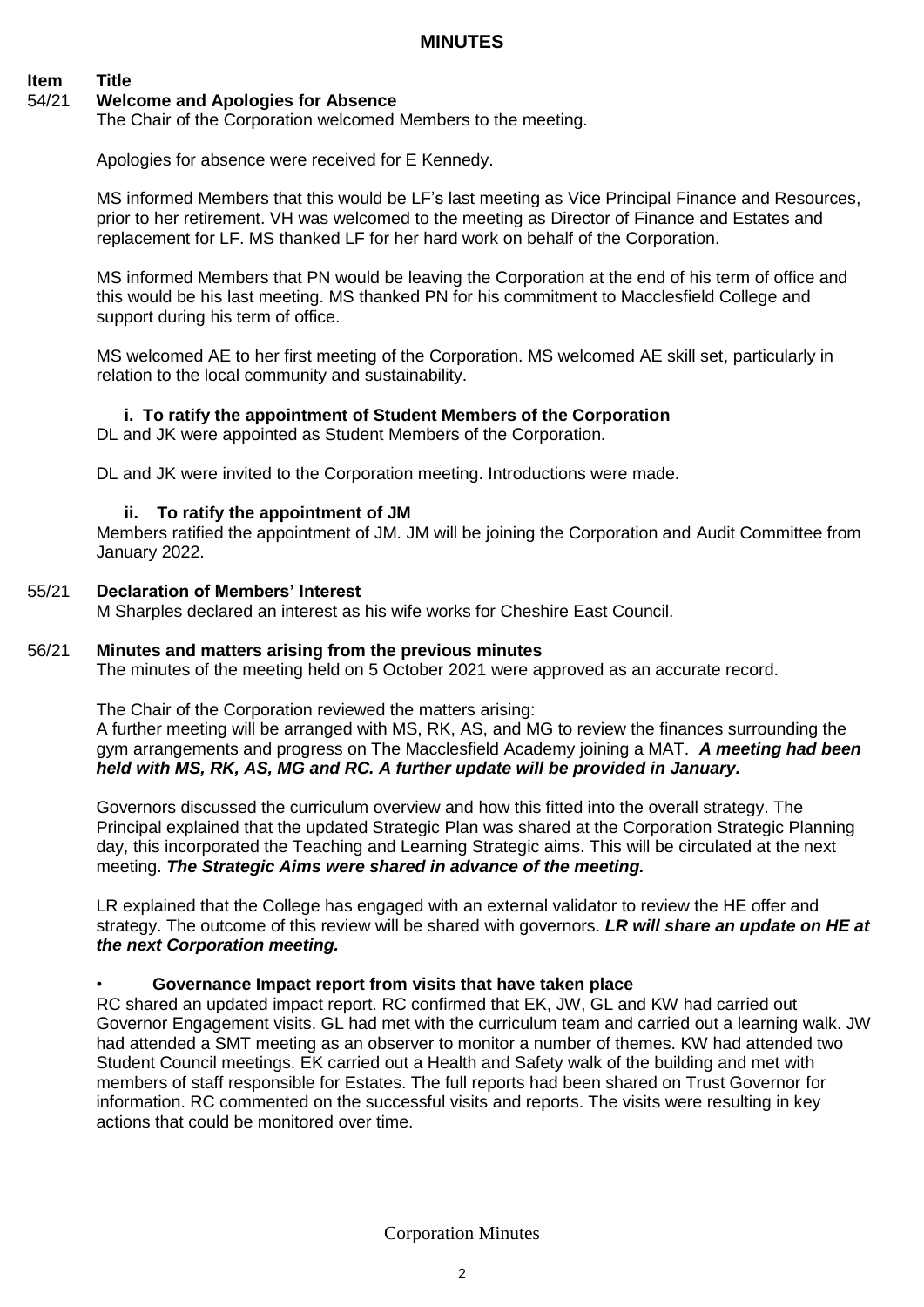### • **FE Commissioner letter dated November 2021 and Skills for jobs white paper: interim guidance on strengthening governance**

RC shared the FE Commissioner letter dated November 2021 and Skills for jobs white paper: Interim guidance on strengthening governance. RC explained that the letter introduced the new Further Education Commissioner and team. The letter shared the FEC priorities, roles and responsibilities and intention for colleges to focus on continuous improvement. The letter sets out good practice and training for key roles. RC confirmed that RK, MS and RC had participated in the Oxford Said Business School training programme that was referred to in the letter.

RC shared the Skills for jobs white paper: interim guidance on strengthening governance. RC reported that this is the interim guidance and the final guidance is expected to be issued in the Spring. The guidance has a governance developmental focus. The guidance confirms that there should be an internal annual review. RC confirmed that this already takes place and a Governance SAR is presented annually. The guidance also sates that an external review should take place every three years. This should take place in 2021/22, 22/23 or 23/24. RC confirmed that the College has carried out external reviews before, normally concentrating on a specific focus. The areas for focus will be agreed by the Corporation. An internal Governance audit is already scheduled for May and therefore the external review will be after this time. RC confirmed the guidance refers to board recruitment and diversity, qualifications and a suitably experienced Governance Professional and an independent panellist to support recruitment of senior leaders. RC confirmed that Macclesfield College already meets these requirements. A statement on governor training will be required in the annual accounts going forward. Further guidance on payment to the Chair will be available in due course.

### • **ESFA College Financial Forecasting Return 2021 to 2023**

LF presented the ESFA College Financial Forecasting Return 2021 to 2023. Two documents were shared: Macclesfield College, College Financial Forecasting Return 2021 to 2022 and Finance Dashboard Oct 2021. LF confirmed the assessment grade, based on the financial plan, is: -

- Outstanding for 2020/21 (the latest outturn forecast year), and
- Outstanding for 2021/22 (the current budget year).

A Member commented on the useful document for comparing Macclesfield College to the sector.

#### 57/21 **Business**

#### **i. to approve the Report and Financial Statements for the year ended 31 July 2021**

LF presented the report and Financial Statements for the year ended 31 July 2021. LF confirmed that the statements had been prepared in line with accounting practice. LF explained the statements reflect the final management accounts and strategic position in line with the financial reporting at the October Corporation meeting.

The Report and Financial Statements for the year ended 31 July 2021 were approved.

The External Auditor was welcomed to the meeting.

#### **ii. to receive and approve the Audit Findings Report (including the Regularity Audit) for the year ended 31 July 2021 from Wylie and Bisset**

The External Auditor presented the External Audit Findings Report for the year ended 31 July 2021 prepared by Wylie and Bisset. It was noted that this report was required to be forwarded to the ESFA. RC informed Members of the new requirement for the External Auditor to attend the Corporation meeting to present the report.

SG referred to the table of contents on page 2 of the report and the executive summary on page 3, that confirmed key matters. SG reported the year-end financial position for July 2021 and the predicted position for the year ended 31 July 2022. SG referred to outstanding matters on page 3, section 1.2. SG reported that Wylie and Bisset anticipate issuing an unmodified audit opinion subject to authorisation of the financial statements by the Members of the Corporation.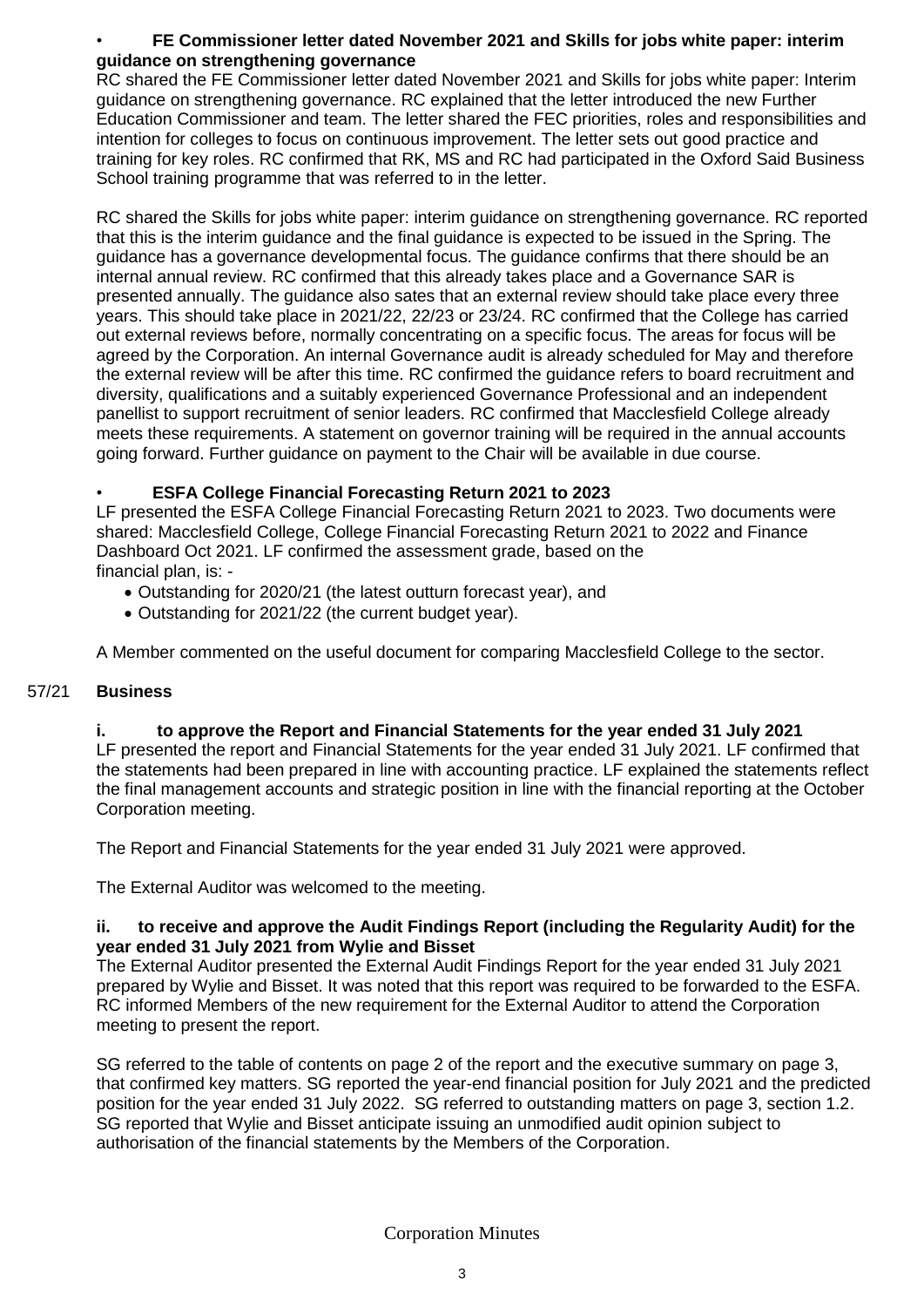SG confirmed that Wylie and Bisset anticipate issuing an unqualified opinion on the accounts of Macclesfield College for the year ended 31 July 2021. The financial statements would be signed by the auditors on the assumption that the College would continue for the foreseeable future as a going concern, i.e. that the Corporation would be in a position to meet its liabilities for the next 12 months.

SG confirmed that they had undertaken an overall review of the governance arrangements and process of internal control in place at the College, based on their findings the College has strong systems in place to comply with governance arrangements. The External Auditors made no control recommendations in relation to the year ended 31 July 2021.

SG referred to page 7 of the report, the Financial Review section and confirmed that there are no anticipated qualifications in the audit opinion of Wylie and Bisset on the College's accounts for the year ended 31 July 2021. The financial statements give a true and fair view of the College's financial position.

SG confirmed that on page 10, section 3.9, Actual V Budget, reported the key variances including the changes in income due to an unfavourable movement in research grants and contract income. The staff costs were higher than budgeted due to the FRS 102 pension charge, additional agency costs and additional staff costs. There was a favourable variance compared to the budget as a result of cost savings. Page 11 of the report detailed the balance sheet.

SG confirmed that on page 14, section 4.3, that there were no unadjusted errors brought to the attention of the External Auditors.

SG confirmed the independence of Wylie and Bisset in carrying out the audit.

SG referred to page 16, section 4.9, Income Recognition around main funding sources and the additional work in relation to the funding claims generated through the ILR returns. There is no assurance provided over funding earned by the ESFA and therefore the External Auditors have undertaken audit work to ensure the income is recognised within the financial statements. Based on the External Auditors sampling testing there is no material misstatement in income recognition. The External Auditors confirmed they were comfortable with the findings.

SG detailed the appendices contained within the report. SG stated that no issues were raised in relation to Fraud and this is reported on page 30 of the report. The Letters of Representation were contained within the report.

The Audit Findings Report (including the Regularity Audit) for the year ended 31 July 2021 from Wylie and Bisset was approved.

A Member congratulated the College on the clean report.

#### **iii. to approve the letters of Representation to be signed on behalf of the Corporation by the Chair**

The letters of Representation had been updated following the Audit Committee and were approved by the Corporation.

#### **iv. approve the accounts for Cheshire Solutions Limited and for ECAT Limited for the year ended 31 July 2021**

**A Members noted that the bank address for the two accounts were incorrect. This will be updated.** 

**Subject to the amendment the accounts for Cheshire Solution Limited and for ECAT Limited for the year ended 31 July 2021 were approved.** 

**A Member questioned why the accounts are still open and should the College be considering closing the accounts. It was agreed that VH will look to close the dormant accounts as they were no longer needed.**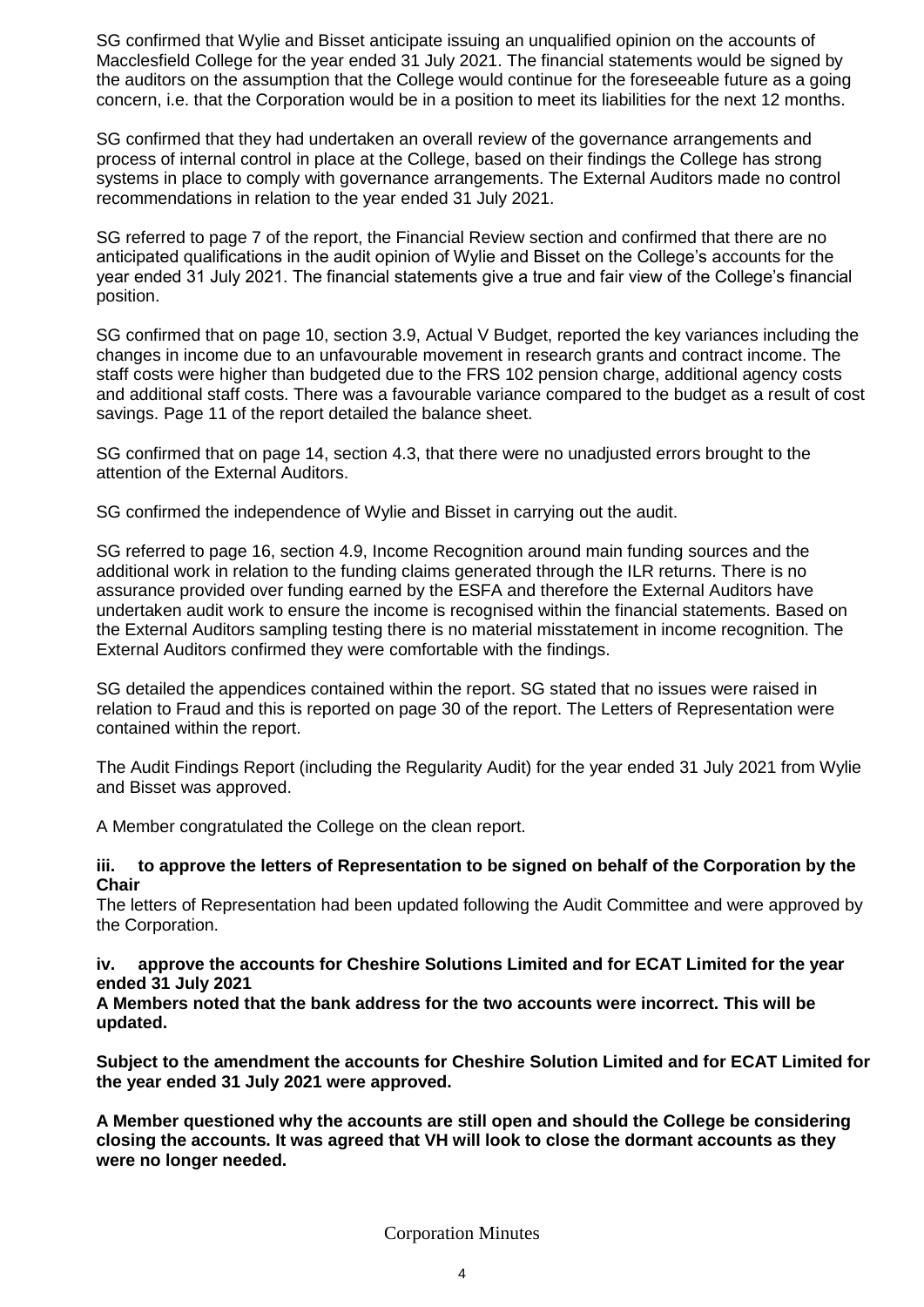#### **v. receive the College Accounts and Executive Summary relating to the period ended October 2021**

LF presented the College Accounts and Executive Summary relating to the period ended October 2021. The management accounts for the 3 months to 31 October 2021 present a year to date surplus of £1K (after interest, depreciation and amortisation costs) compared to a YTD Forecast surplus of £0K, with a current financial health grade of Good. LF shared the Financial KPIs on page 3 of the report. LF reported that 16-18 student numbers as at 31 October 2021 were 978 compared to a forecast 1100. The AEB current position (no factors applied) is £329,642 with factors applied is £306,044. The revised planned delivery is £37,659. Any further changes will be reflected in the midyear review. The AEB will continue to monitored.

LF reported that there have been 115 Apprenticeships starts from August to October. The current position with factors applied is £1,494,040. Apprenticeship enrolments are continuing and the budget is expected to be met.

LF reported that Tuition Fees and charges will be lower than budgeted and therefore the mid-year review will be amended.

LF reported that the year to date income ratio excluding restructuring costs is 61.58% v full year budget of 65.28%. Pay to income excluding restructuring and FRS102 costs is 59%. Cash days in hand were reported to be 79 days and there was a £80K contingency being held.

LF reported as at the 31 October 2021 the college was not compliant with the loan covenant but this was a timing issue of when the payment for the second quarter cleared the college bank. The college will be compliant going forward.

#### **Q: Our staff ratio cost is lower than expected. Is this a concern?**

No, the College is holding some vacancies. The pay to income ratio is in line with FE Commissioner benchmarks. The staff ratio cost is not expected to stay low.

RK confirmed that although student numbers are lower than forecast, the College is working hard to close the shortfall through a strategy around apprenticeships and AEB.

#### **Learning Curve**

RK shared a proposal to partner and work in collaboration with Learning Curve, to offer a more diverse and niche learning opportunity to a wider participation audience. RK recommended delivery in an area of 40 miles radius of Macclesfield College to deliver a unique niche provision. This will broaden the opportunities to a wider target audience of AEB.

The value of the contract is £112,955 for academic year 2021/22. Learner numbers will be monitored by the MIS Director to ensure the contract value is not exceeded. RK shared the Ofsted report for Learning Curve with an Ofsted 'Good' rating. By working with Learning Curve, the College aimed to widen their offer and develop a response to the national skills fund allocation by developing new ways of working and sharing good practice. RK shared the qualifications that they will be providing using an online platform.

In line with subcontracting guidance LR confirmed the following points:

• The proposal is for less than 25% of the college's allocation, the proposal is for 19.9%;

• It's a collaboration with longevity in mind to develop wider and more enhanced curriculum offer via AEB;

The partnership will create niche opportunities for learners and fill a learning gap in what we currently cannot offer;

- It will appeal to a wider geographical area;
- Pending approval, full due diligence will be undertaken.

RK confirmed that the College had held two Open Evenings and the numbers were currently up 200% on 2019. There had been two Open Evenings for the new Rugby Academy and a number of students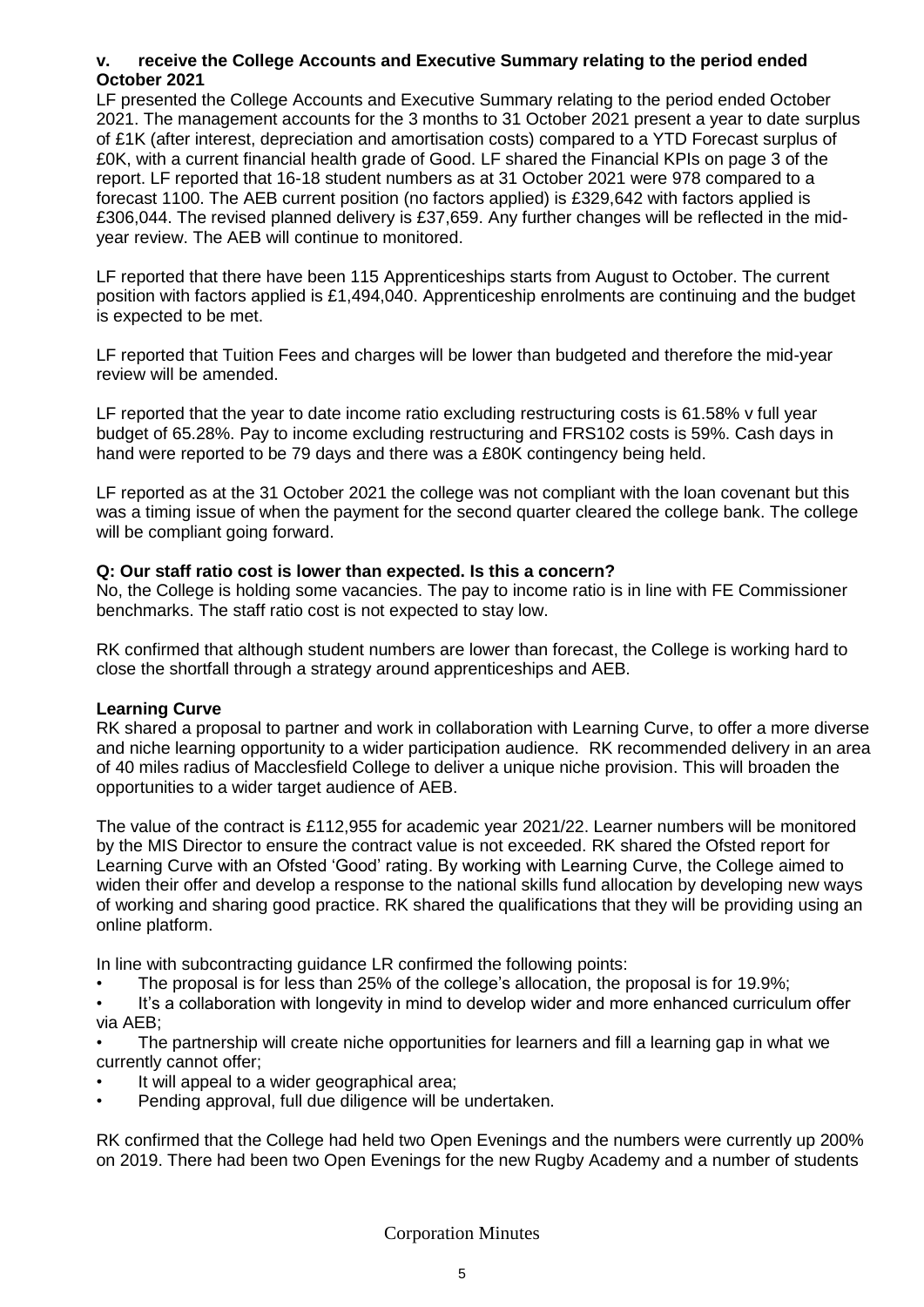had already enrolled. There were 750 visitors at the October Open Evening and 400 at the November Open Evening. This looked positive for next academic year. However, last year's student numbers had been impacted by predicted grades and students deciding to stay on at their school Sixth Form. The College had also held no Open Evenings due to the pandemic.

#### **Q: What are the longer-term objectives?**

RK explained that the longer-term objectives were to share good practice and meet the AEB. KW offered to review the operations for this partnership as this was his expertise.

#### **Q: Is the College currently providing ESOL?**

RK confirmed that this had been offered before but the numbers were not high enough. A Member commented that she was currently working with 10 Syrian families who required English skills. RK confirmed that she will put out an expression of interest in January and see if there is a positive response. RK confirmed that devolution had impacted on the delivery of ESOL.

The Corporation approved the subcontracting arrangement with Learning Curve.

#### **Aspirations Academy**

RK confirmed that the College had also lost a small number of students due to poor behaviour and therefore had decided to launch a new strategy to rectify this. The College will be launching the Aspiration Academy from January 2022. The Aspirations Academy will address a rise in the following concerns:

- Learners not ready for college:
- Learners who have been distanced from mainstream education for some time;
- Increase in mental health concerns:
- Increase in behavioural issues and links to EHCP.

The programme will run for 16 weeks. There are three steams:

- 1. 100 Steps Level 1
- 2. Silk Road Level 2
- 3. The Peak Level 3

The programme will have the following elements: mentoring, a placement, a project and teaching of English and mathematics. It is going to be a non-accredited course. It will provide skills for a trade. A project-based trip, an enrichment trip and a final graduation celebration will be included in the programme. It is a post 16 offer only. The target for the academy will be 50 students in January 2022, 50 students in September 2022 and 50 students in January 2023. A Member commented on the excellent initiative and strategy.

#### **Q: Are the exclusions carefully monitored?**

Yes, they are detailed carefully.

#### **Q: Will the Aspirations Academy be quality assessed?**

Yes, it will be included in the College SAR.

#### **Q: Is there some exposure for the Apprenticeships?**

RK confirmed that the College is close to the target already and there is a high demand from employers. ELT confirmed that the Apprenticeship team was strong and they had brilliant initiatives with a strong model for delivery.

#### **Q: Are the numbers for the Aspirations Academy likely to be achieved?**

Yes, there are already 30 of our own students for this course without any marketing. RK confirmed that this would need to be capped at 50 students.

#### **Q: Will you have wider engagement from the Local Authority?**

RK confirmed that this was not needed at the moment as numbers were likely to be high without their involvement.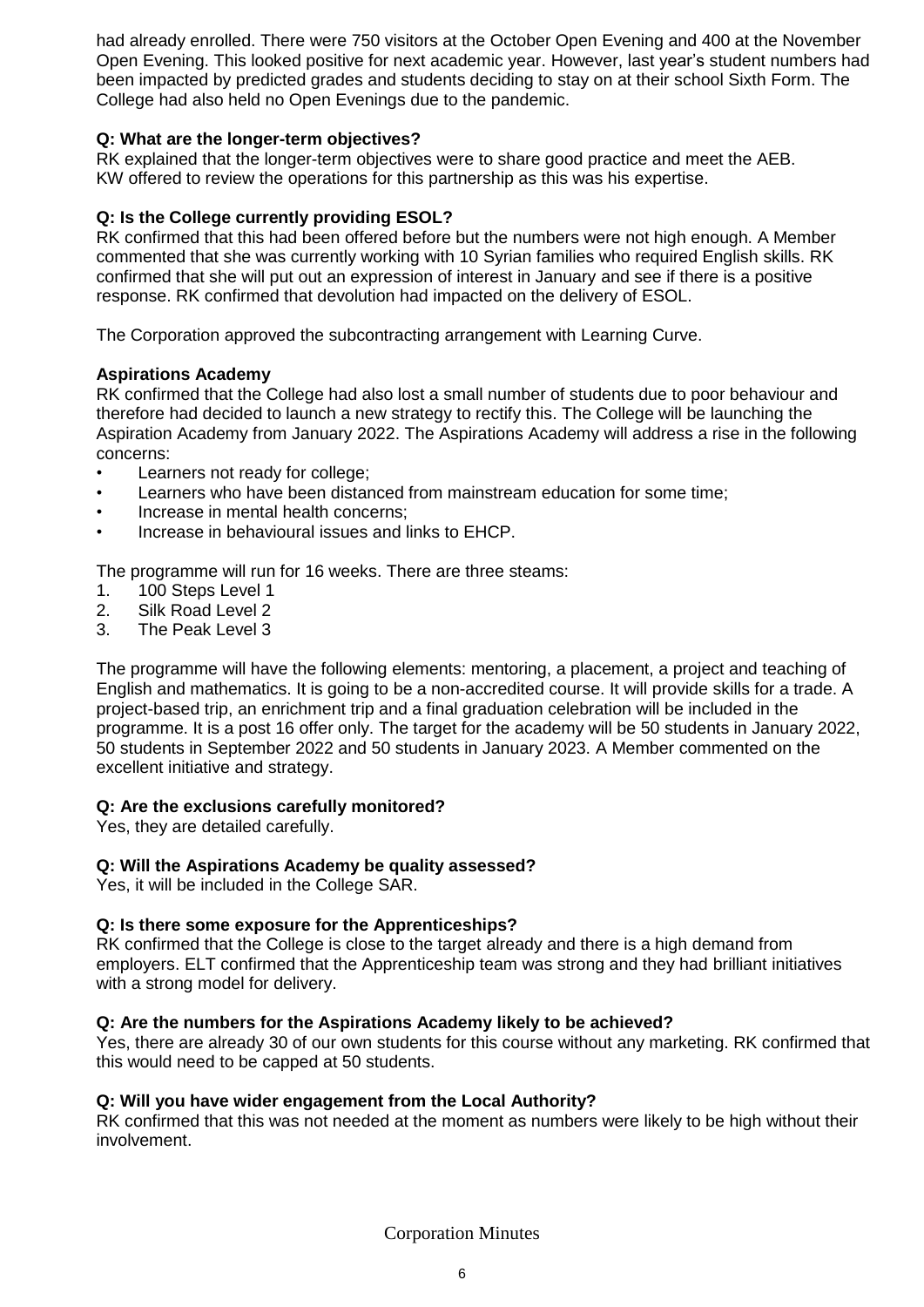RK confirmed that the Aspiration Academy will be carefully timetabled so it does not impact on the wider college. The College has also engaged with a youth worker from Hide Away Youth Project to support the delivery of the programme.

## **vi. to approve the Financial Regulations**

VH presented the update Financial Regulations. The changes were highlighted as tracked changes within the document shared with Members. The changes reported relate to the following: -

• Dates, job titles and re-formatting of certain paragraphs

• An additional paragraph added regarding automated payments (see 4.3.1)

• Removal of the statement that the college will withhold certificates for non

payment of fees (see 4.6)

• An additional section on calculating the contract or purchase value for ordering thresholds (see 6.4.1)

• An additional section on procurement (see 6.4.2)

• Changes to procurement thresholds in line with Public Contract Regulations (see 6.4.3)

- Additional section / amendments to cover framework agreements (see 6.4.4)
- Additional section / amendments to cover electronic tendering (see 6.4.5)
- Amendments to Works Contracts (see 6.5)
- Additional section on the awarding of contracts (see 6.6)
- Addition of Appendix 1

Members approved the Financial Regulations.

#### **vii. Bank Mandate**

The bank mandate held by Allied Irish Bank is out of date and a new document is required to be authorised and submitted to Allied Irish Bank. The revised bank mandate has ELT members as authorised signatories, with any two required to authorise instruction relating to the loan facility.

Members approved the new Bank Mandate.

#### **58/21 Audit**

#### **To receive the minutes of the meeting held on 9 November 2021.**

Members received the Audit Committee minutes from the meeting held on 9 November 2021.

#### **Members should note the formal recommendations made under the Audit Committee minutes. They are invited to:**

#### **i. receive and approve the Annual Internal Audit Report**

MW requested that Corporation Members receive and approve the Annual Internal Audit Report Members should note the following audits were carried out during 2020/21:

Cyber Security and Disaster Recovery;

Accounts Payable; Curriculum Planning; MIS: Apprenticeships; Follow up.

MW confirmed that there were no high-level recommendations during the year. The annual statement of assurance was provided as suitably designed and with sufficient effectiveness for risk management, control and governance arrangements/objectives.

Members approved the Annual Internal Audit Report.

#### **ii. receive the Annual Risk Management Report and Heat Map**

MW requested that Corporation Members receive the Annual Risk Management Report and Heat Map. MW reported that the Risk Policy was reviewed and approved by the Audit Committee in June 2021. In general, the College has had an adverse risk appetite. However certain risks have been unavoidable in order to meet strategic and operational needs. Any such risks have been planned and managed extremely carefully. MW reported successful performance against the plan in year and this had been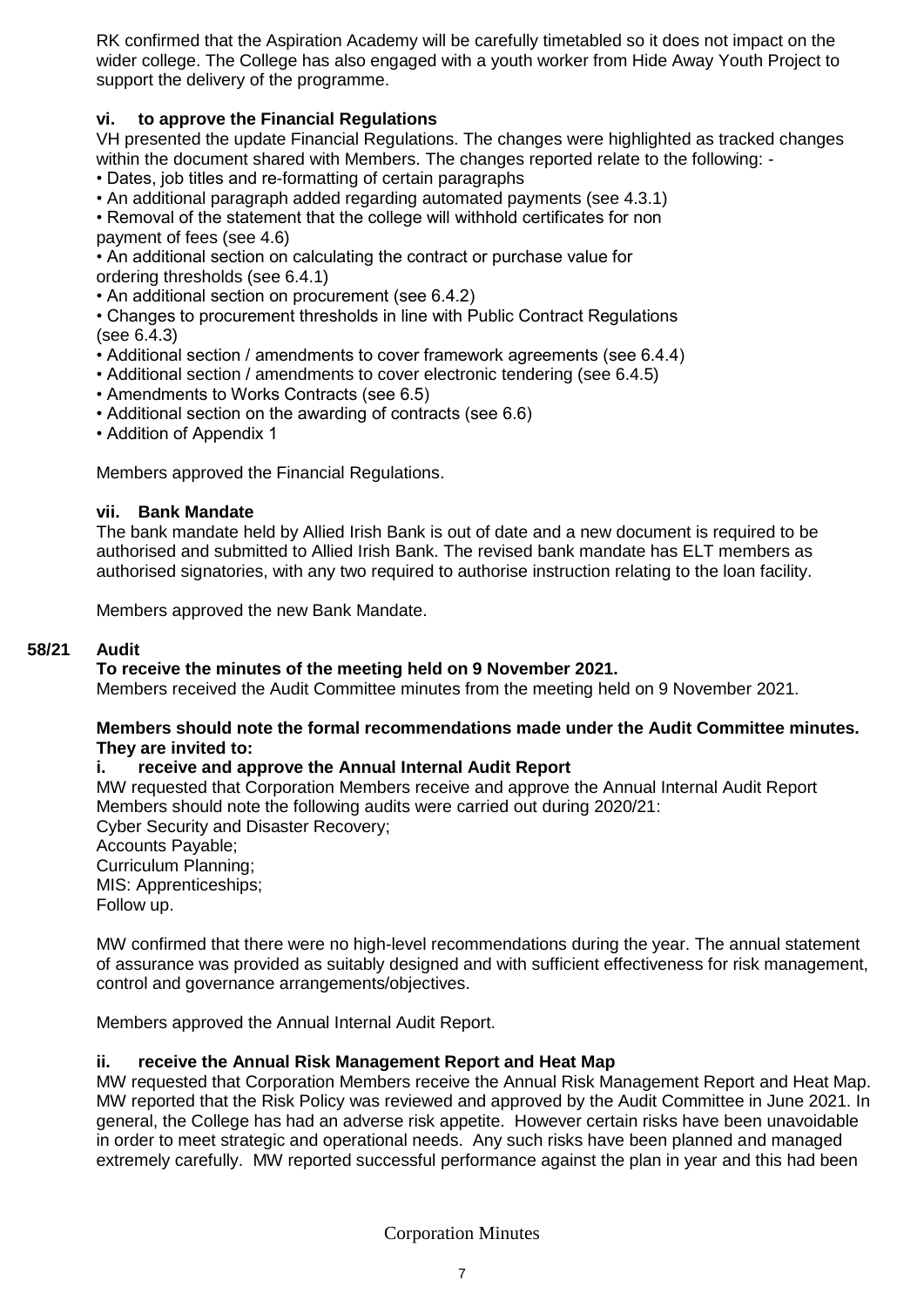monitored through the KPI document. It was confirmed that the risk management audit had been awarded substantial in summer 2020. Risk processes were deemed to be working well and operating effectively.

#### **iii. receive the annual review of risk appetite**

MW requested that Corporation Members receive the annual review of risk appetite. Members should note that this document had been developed during 2020 and ELT had considered a new way of reviewing risk appetite and this had been mapped across the college. The college statement of being 'risk averse' could no longer be applied as this was now split by categories. The final statement was complex and applied over a range of activities rather than just being risk averse. The Audit Committee recommended that the approach to the risk appetite of the College which was adopted in November 2020 continues.

### **iv. receive the Annual Report of the Audit Committee to the Corporation**

MW requested that Members receive the Annual Report of the Audit Committee to the Corporation. This was reviewed and approved.

### **v. approve the Terms of Reference for the Audit Committee**

MW informed the Corporation that there were no changes to the Terms of Reference for the Audit Committee. The Audit Committee Terms of Reference were approved.

The Chair of the Corporation thanked MW for his comprehensive update.

#### **59/21 KPI document 2020/21**

ELT shared the final KPI document for 2020/21. RK confirmed that there had been no changes since the document was last reported. The final KPI document for 2020/21 was reviewed and approved.

#### **Q: Is there a strategy to resolve the difficulties in HE during last year?**

RK confirmed that a plan will be formulated and presented in January. The new strategy will concentrate on commercial and professional. ELT confirmed that HE is difficult to deliver effectively in FE, however the new model will look at blended delivery to a broader market.

#### **60/21 Quality and Curriculum**

#### **i. to receive the HE self-evaluation document**

LR shared the HE SED in advance of the meeting. The HE SED was prepared by RT. LR thanked KW for sitting on the HE SED Panel. The HE SED found that there was a high degree of core practices. Student achievement was high. LR confirmed that actions from the HE SED included increasing student enrolment and enhancing student voice. LR confirmed that success rates and retention rates increased but pass rate decreased. It was confirmed that there was small class sizes and personalised plans.

A Member commented that the experience on the course may have been impacted by low student numbers. The College was in the process of reviewing progression routes due to the partnership with Derby University ceasing. LR confirmed a new offer required a business approach and although capital investment was a challenge, the area required a better environment for delivery. The aim was to deliver a better fit provision for both Macclesfield and the region.

#### **ii. to approve the College's Annual Self-Assessment Report 2020/21**

LR shared the College's Annual Self-Assessment Report 2020/21. LR explained that ZB had led the SAR process from a quality perspective. There was a new process and this was a curriculum led review. Each curriculum area had presented to the panel which had included an external panel member. The Annual Self-Assessment had resulted in a 'Good' grading. The SAR had been reviewed by an external consultant. MS and MW had also been part of the validation panel. It was agreed that the strategic plan had been implemented throughout the pandemic and most learners achieved well. Stakeholders agreed that the curriculum is mapped to skills need and delivery is responsive.

Key areas for improvement included enrolment on adult courses, to improve attendance, ensure effective work experience and increase staff engagement.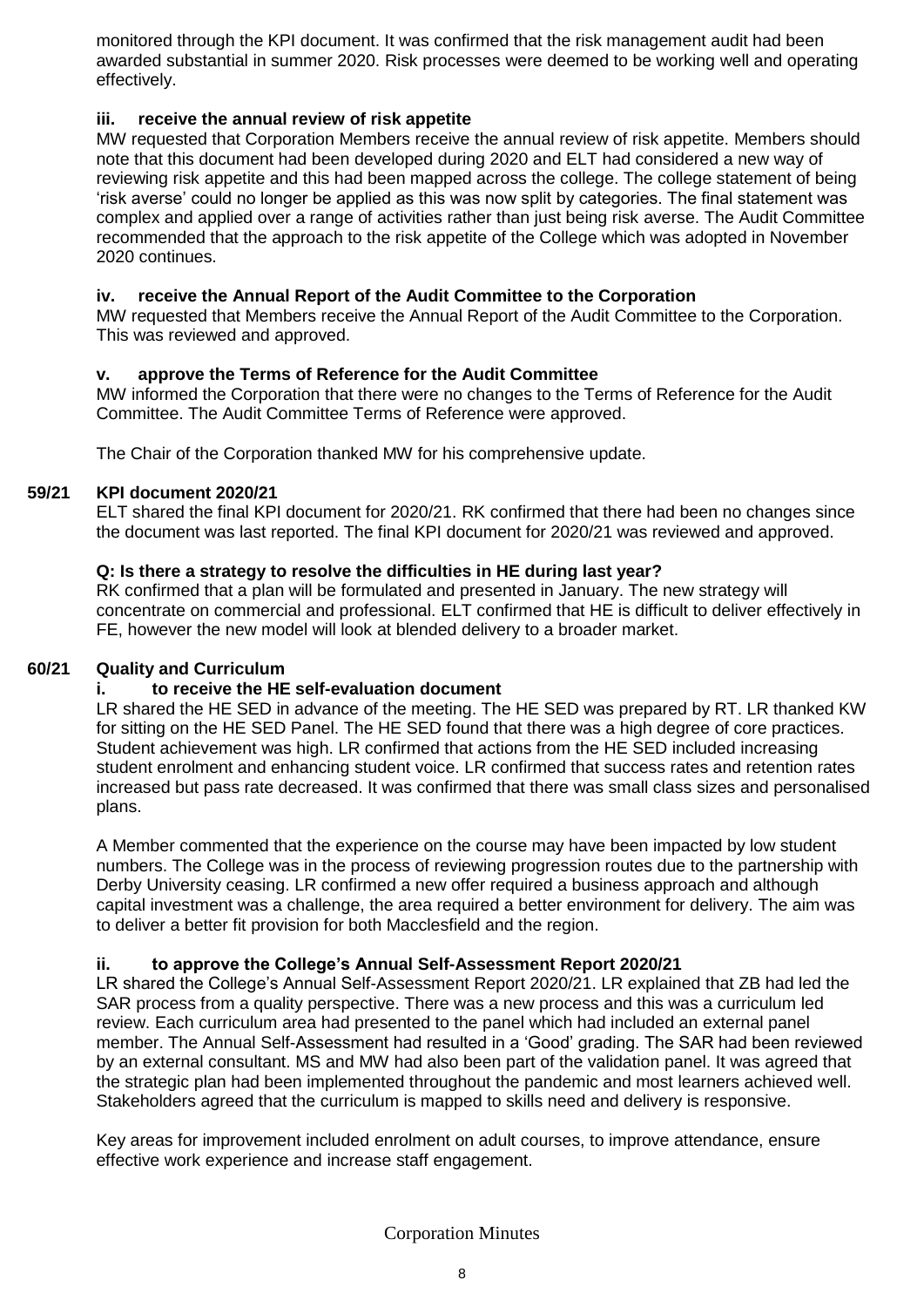#### **LR shared the Quality Improvement Plan that had been formulated in response to the College SAR. The plan will be updated with actions and shared at the January Corporation meeting.**

#### **Q: How many students did not reach EPA?**

LR confirmed that this was 85 students equating to 7%. However, they will be rolled over.

#### **Q: Do students require extra support?**

LR confirmed that high achievers do well but a focus was for middle range students to achieve higher grades.

#### **Q: Will this focus have an impact on staffing?**

LR confirmed that there are different profiles but ensuring the middle band achieve higher grades was a teaching and learning focus rather than a supportive issue.

#### **Q: Has the impact of Covid on students been captured?**

The impact of Covid is measured against the planned end date for each student. The College received an Ofsted visit during the pandemic and this was very positive.

A Member commented on the concise and relevant SAR document.

#### **iii. Safeguarding Annual Report (with student and staff data)**

LR presented the Safeguarding Annual Report that was prepared by HH. LR explained that the Safeguarding Team is continuing to be increased due to need. LR reported a rise in mental health and attempted suicides. Safeguarding is embedded within all curriculum areas. LR reported that 10% of students access the Student Councillor. Students also gain support through the tutorial programme. All members of staff have safeguarding CPD. Members commented on the informative report and statistics. Members were reassured that students were getting the support they required and members of staff were receiving enhanced professional development.

#### **61/21 College Calendar 2022/23**

The College Calendar was received and approved.

#### **62/21 Policies**

The following policies were reviewed and approved: Data Protection Policy 2021-2022 Health and Safety Policy 2021-2023 Subcontracting Policy Anti- Slavery & Human Trafficking Statement

#### **63/21 Governance**

#### **To review the recommended changes to the Articles of Association**

RC informed Members that she had conducted a review of the Articles of Association in conjunction with Eversheds. A number of changes have been suggested. Changes to the Instrument and Articles are detailed as tracked changes within the report shared with Members of the Corporation.

These changes relate to the following: -

- Removal of headings relating to the legislation from the I&As as they are not required and make the document more user-friendly.
- Included the definition of "in writing" and "written" to allow meeting notices and minutes to be sent electronically rather than in hard copy. As drafted this included hard copy, electronic copy (e.g. PDF) and e-mail. It does not include other electronic messaging e.g. fax, text message etc.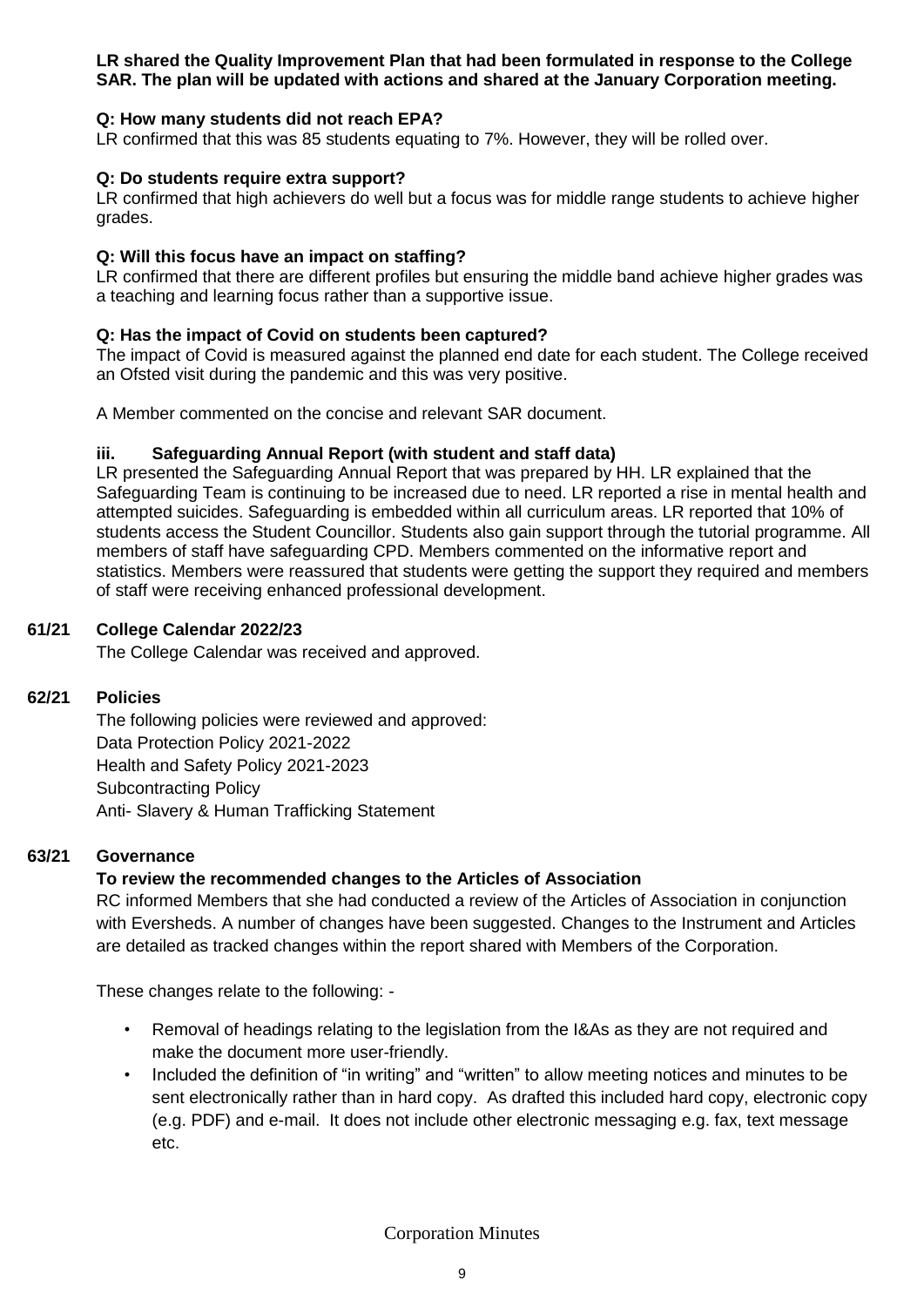- The previous wording included meeting by videoconferencing. This has been widened this to include telephone, video, or similar facilities. We have also clarified that those people attending virtually will be entitled to vote and count towards the quorum. Finally, we've added in wording which deals with the location of the meeting if a hybrid meeting is held (e.g. some physical attendees and some virtual attendees).
- Removed the transitional arrangements clause as the College has no current members who were appointed under the pre-2008 Instrument.
- Included wording to comply with charity law.
- This clause captures disqualification where the member has criminal convictions. We have included 7.9 in clause 7.11 so that should a current member be convicted, they are required to give notice of this.
- We have added drafting to allow a member moving to a more senior role to be appointed for a further two terms. As currently drafted, a member could have two terms, then a further two terms in a senior role.
- We have only added in termination where the Corporation is satisfied that removing the member is in the best interests of the Corporation. This way, we are not limited to issues of poor performance/misconduct etc, as these situations will be covered by this 'bests interests' provision.

In terms of the conflict provisions:

- The College retains the current wording with amendments to bring the clause in line with the current position (e.g. that approval in clause 10.1 needs to be sought from the Charity Commission not the Secretary of State). The benefit here is that the conflict provisions are all in one place and within the key College governance document.
- We recommend retaining the internal audit provisions.
- The Articles are required to contain provisions in relation to the dissolution of the corporation. We have added in the standard wording here.

Members of the Corporation reviewed and approved the Articles of Association.

#### **64/21 Date and time of the next meeting**

The date of the next meeting is 18 January 2022 at 9.30am.

#### **Any Other Business**

# **AS confirmed that the last Cyber Security meeting was cancelled and he had not received a new date. LR will liaise with DF.**

SM confirmed that she had attended a recent staff governor training course with GW. SM stated that Macclesfield College was ahead of other colleges in relation to sustainability and collaboration with the local community. The recent landscaping project was highlighted. AE offered to link up with SM on any further opportunities.

Impact of the meeting: New strategy/partnership relating to AEB. Launch of the Aspirations Academy. Comprehensive Safeguarding report and review of support in place for students and members of staff. Approval of the overall College SAR and grade 'Good' validated. Approval of the HE SED. Approval of the Financial Statements.